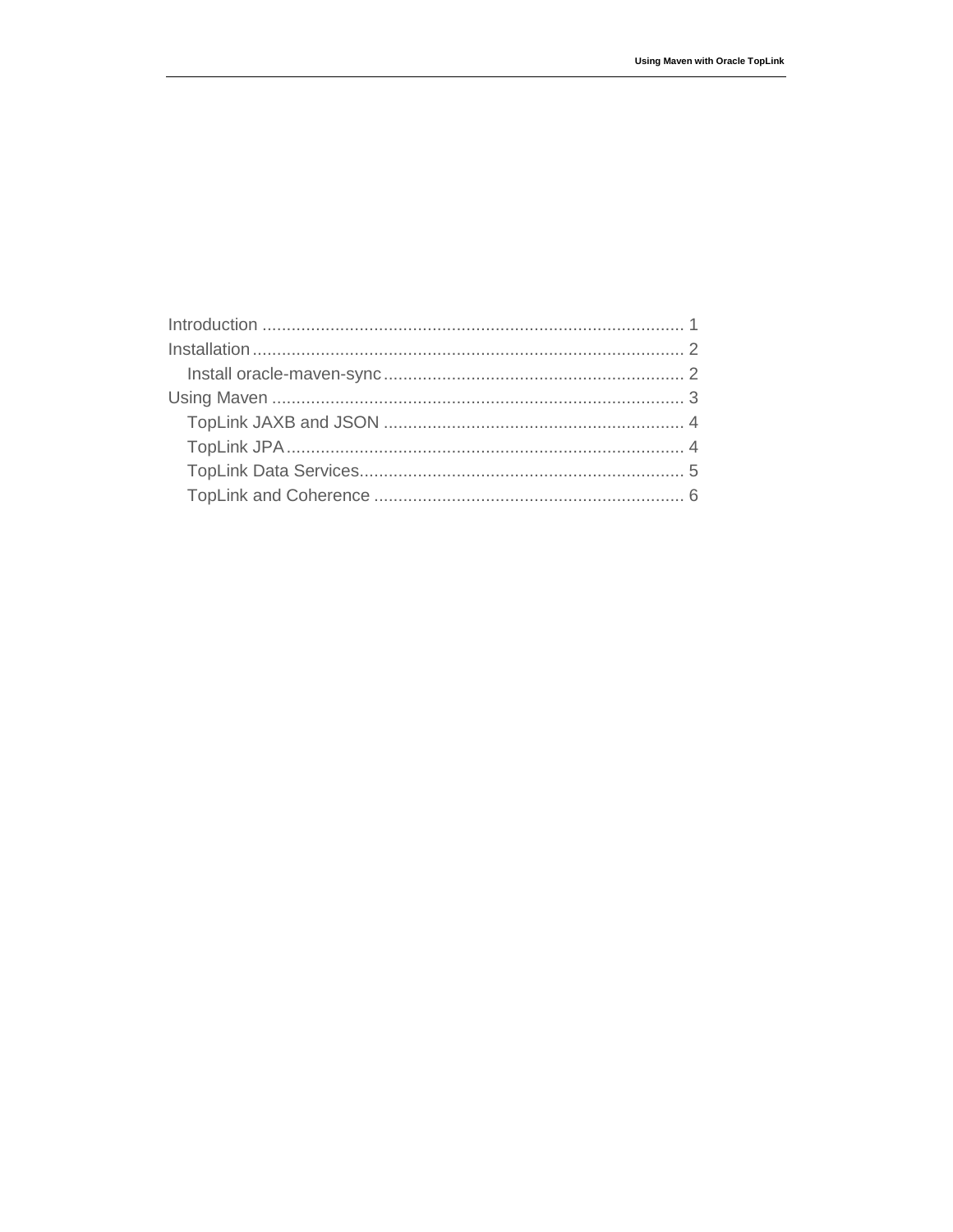**1**

# <span id="page-2-0"></span>Introduction

Maven is one of the most popular build management systems and with the 12.1.2 release TopLink includes POM files for all jars as well as a utility to install them into your Maven repository. This document describes how to install TopLink into your Maven repository, the Maven coordinates for all TopLink jars, and which dependencies are required for different usage scenarios including Java SE, Java EE in WebLogic, and using TopLink with Oracle Coherence.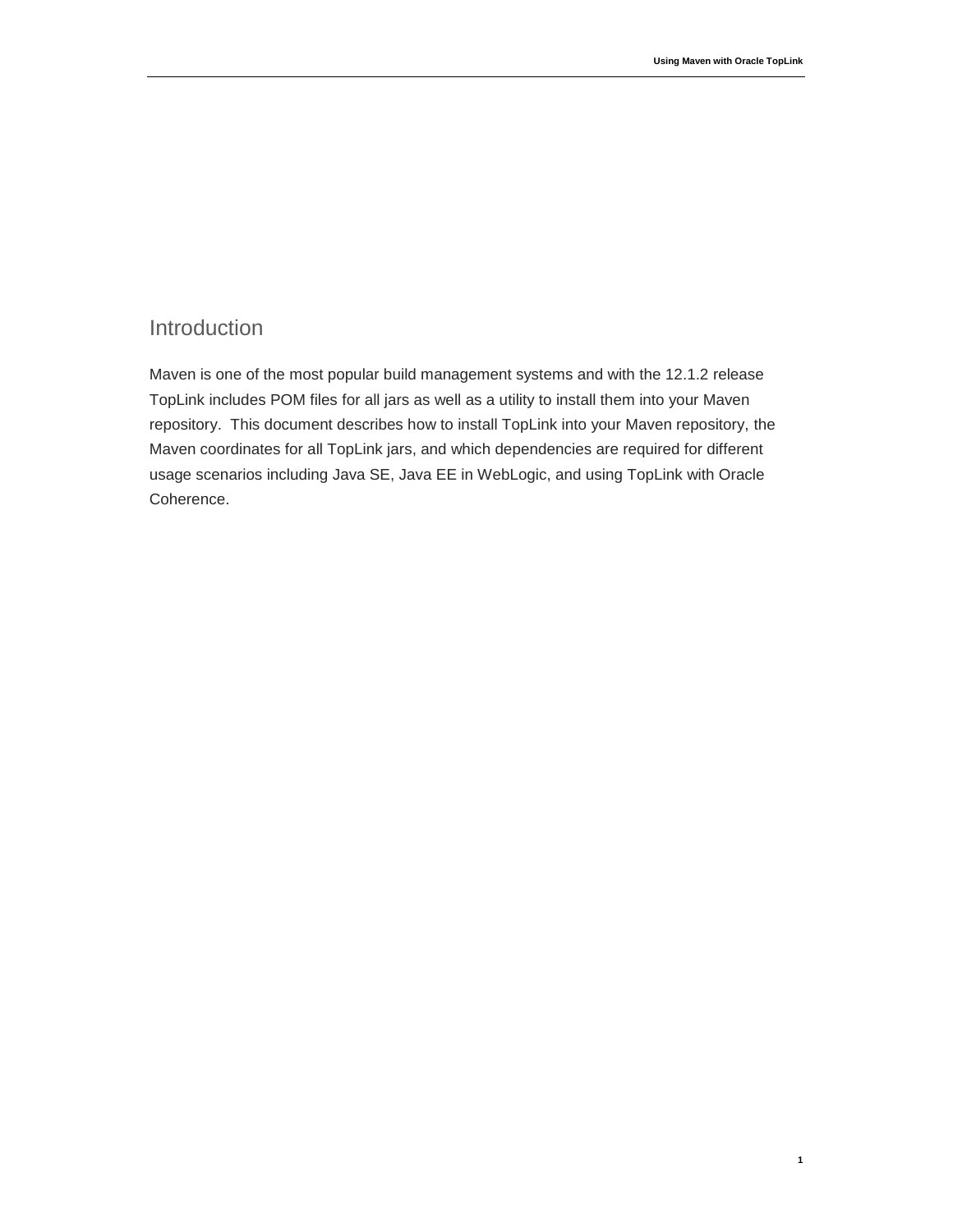## <span id="page-3-0"></span>Installation

Like other Oracle Fusion Middleware components, TopLink 12.1.2 provides support for developing with Maven by providing POMs for all distributed jars. To get started you'll need to populate your Maven repository with the jars from the TopLink install.

Note that TopLink is also included in the WebLogic and Coherence installs. Regardless of which installer you use, TopLink will be installed into the same location in the root ORACLE\_HOME directory. The installation instructions are the same for all three install options.

The install process involves two steps. First the installation of the oracle-maven-sync utility plugin that will be used to populate the repository, and then the actual population of the repository with the TopLink jar and POM files. This process is documented in detail in the "[Installing and Configuring](http://docs.oracle.com/middleware/1212/core/MAVEN/config_maven.htm)  [Maven for Build Automation and Dependency Management](http://docs.oracle.com/middleware/1212/core/MAVEN/config_maven.htm)"<sup>1</sup> chapter of the "Developing [Applications Using Continuous Integration](http://docs.oracle.com/middleware/1212/core/MAVEN/index.html)"<sup>2</sup> document that's a part of the Oracle Fusion Middleware 12.1.2 documentation set. Th[e TopLink Install Utility](http://www.oracle.com/technetwork/middleware/toplink/documentation/toplink-maven-install-1983778.zip)<sup>3</sup> simplifies the two installation steps. It is available from the Java.net [TopLink Samples Project](https://java.net/projects/toplink-samples/)<sup>4</sup>.

#### <span id="page-3-1"></span>Install oracle-maven-sync

Installing the oracle-maven-sync plugin and populating your repository is achieved by cd'ing into the directory containing the TopLink Install Utility files and, on Mac OS X and Linux, issuing the following command where {ORACLE\_HOME} is your TopLink install directory:

./install.sh {ORACLE\_HOME} On Windows the command would be:

install.bat {ORACLE\_HOME}

Once the install script completes you can verify success by looking in your Maven repository where you should find the com/oracle/toplink directory structure populated with the TopLink artifacts.

<sup>1</sup> http://docs.oracle.com/middleware/1212/core/MAVEN/config\_maven.htm

<sup>2</sup> http://docs.oracle.com/middleware/1212/core/MAVEN/index.html

<sup>3</sup> http://www.oracle.com/technetwork/middleware/toplink/documentation/toplink-maven-install-1983778.zip

<sup>4</sup> https://java.net/projects/toplink-samples/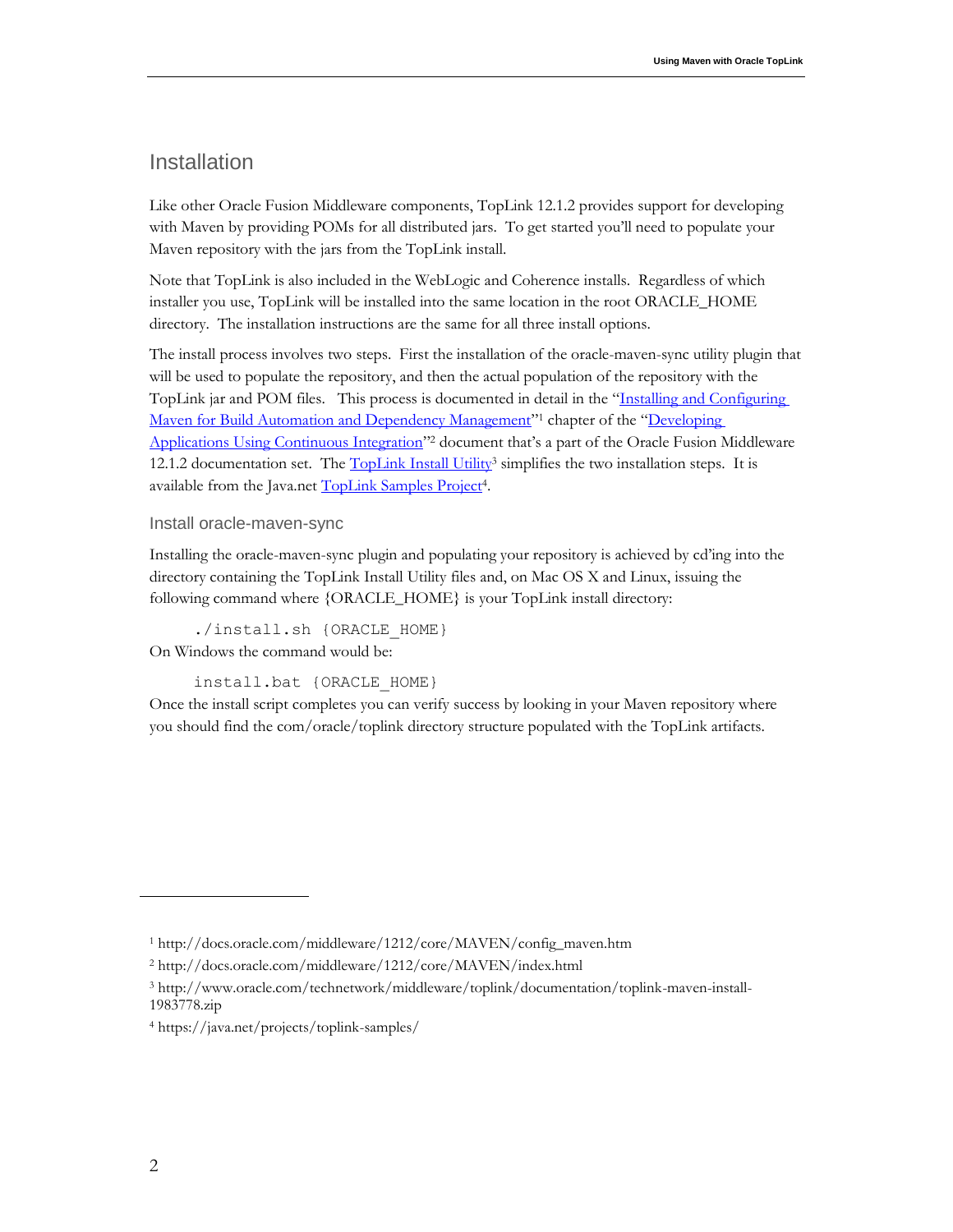| com                      |
|--------------------------|
| bea                      |
| caucho                   |
| google                   |
| oracle                   |
| maven                    |
| toplink                  |
| eclipselink              |
| eclipselink-nosql        |
| eclipselink-oracle-nosql |
| javax.persistence        |
| toplink-dataservices     |
| toplink-dataservices-web |
| toplink-grid             |

Figure 1: Maven repository contents after install

Note that if you are installing into a remote repository you cannot use the TopLink Install POM. Instead you should directly use the oracle-maven-sync plugin following the directions provided in the chapter the "[Installing and Configuring Maven for Build Automation and Dependency Management](http://docs.oracle.com/middleware/1212/core/MAVEN/config_maven.htm)"<sup>5</sup> chapter of the "[Developing Applications Using Continuous Integration](http://docs.oracle.com/middleware/1212/core/MAVEN/index.html)"<sup>6</sup> document.

# <span id="page-4-0"></span>Using Maven

After completing the installation, your repository will contain a number of jars with the associated group and artifact ids listed in the following table:

| <b>JAR</b>               | <b>GROUP ID</b>    | <b>ARTIFACT ID</b>       | <b>VERSION</b>   |
|--------------------------|--------------------|--------------------------|------------------|
| javax.persistence        | com.oracle.toplink | javax.persistence        | $12.1.2 - 0 - 0$ |
| toplink-grid             | com.oracle.toplink | toplink-grid             | $12.1.2 - 0 - 0$ |
| toplink-dataservices     | com.oracle.toplink | toplink-dataservices     | $12.1.2 - 0 - 0$ |
| toplink-dataservices-web | com.oracle.toplink | toplink-dataservices-web | $12.1.2 - 0 - 0$ |

#### **TOPLINK MAVEN COORDINATES**

<sup>6</sup> http://docs.oracle.com/middleware/1212/core/MAVEN/index.html

<sup>5</sup> http://docs.oracle.com/middleware/1212/core/MAVEN/config\_maven.htm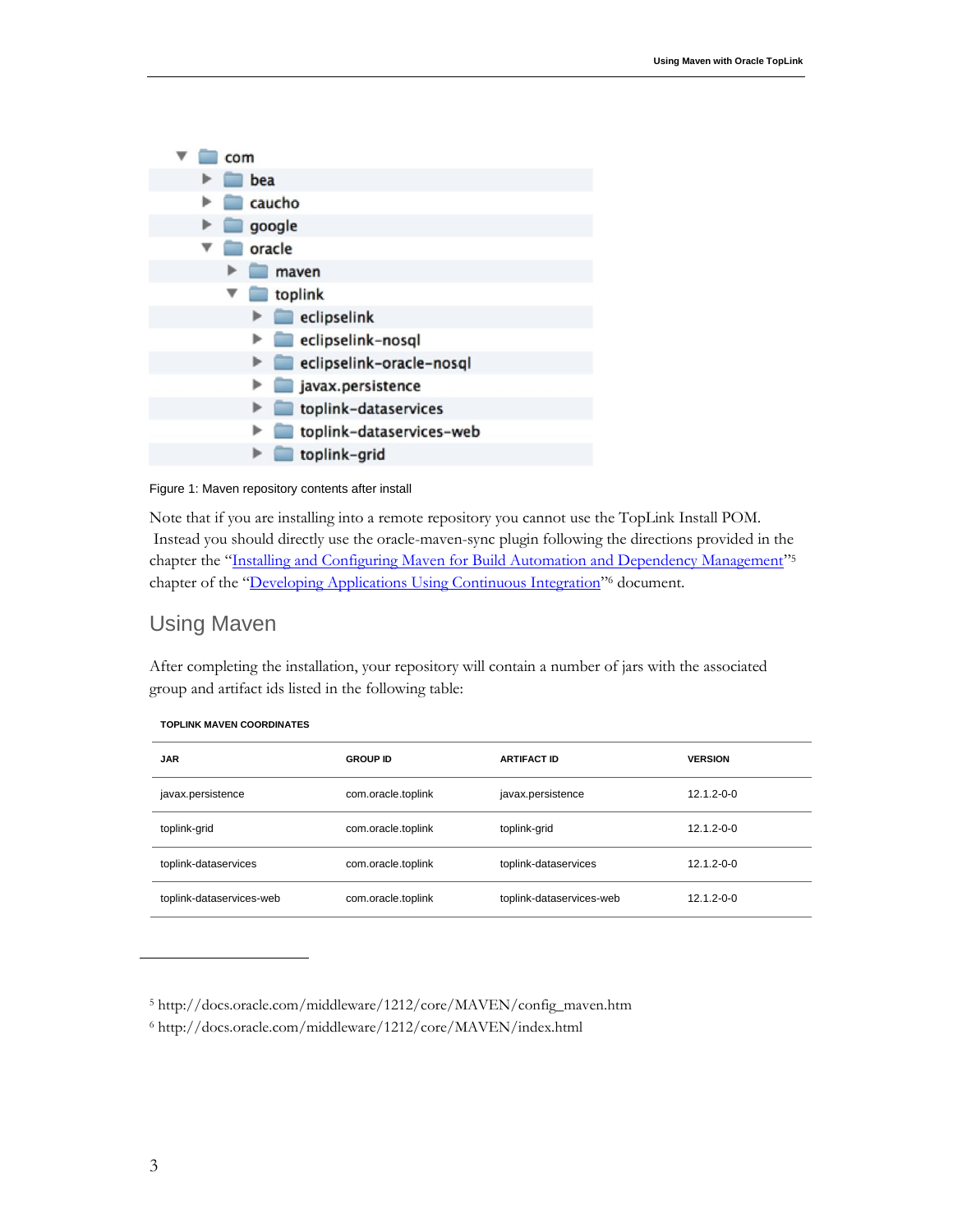| eclipselink              | com.oracle.toplink | eclipselink              | $12.1.2 - 0 - 0$ |
|--------------------------|--------------------|--------------------------|------------------|
| eclipselink-nosgl        | com.oracle.toplink | eclipselink-nosgl        | $12.1.2 - 0 - 0$ |
| eclipselink-oracle-nosql | com.oracle.toplink | eclipselink-oracle-nosql | 12.1.2-0-0       |

All of the jars in the TopLink install have the "com.oracle.toplink" group id and the version number of the TopLink release. TopLink includes jars from the open source EclipseLink project and these coordinates distinguish the bundled versions of those jars from those available from the EclipseLink project. This prevents problems arising from accidentally mixing and matching versions of TopLink jars with incompatible EclipseLink jars.

### <span id="page-5-0"></span>TopLink JAXB and JSON

TopLink JAXB and JSON applications only depend on eclipselink.jar as the javax.xml.bind packages are included in JDK 1.6 and above. Add the following dependency to your POM for Java SE JAXB and JSON applications:

```
<dependency>
    <groupId>com.oracle.toplink</groupId>
    <artifactId>eclipselink</artifactId>
    <version>12.1.2-0-0</version>
</dependency>
```
#### **Using TopLink JAXB and JSON in WebLogic**

WebLogic includes eclipselink.jar on the server classpath so add  $\langle$ scope>provided $\langle$ /scope>to the dependency to prevent the dependent jar from being package in your deployment archive.

```
<dependency>
   <groupId>com.oracle.toplink</groupId>
   <artifactId>eclipselink</artifactId>
   <version>12.1.2-0-0</version>
   <scope>provided</scope>
</dependency>
```
### <span id="page-5-1"></span>TopLink JPA

Applications using TopLink JPA depend on both eclipselink.jar and the javax.persistence jar.

```
<dependency>
    <groupId>com.oracle.toplink</groupId>
    <artifactId>javax.persistence</artifactId>
    <version>12.1.2-0-0</version>
</dependency>
<dependency>
    <groupId>com.oracle.toplink</groupId>
    <artifactId>eclipselink</artifactId>
```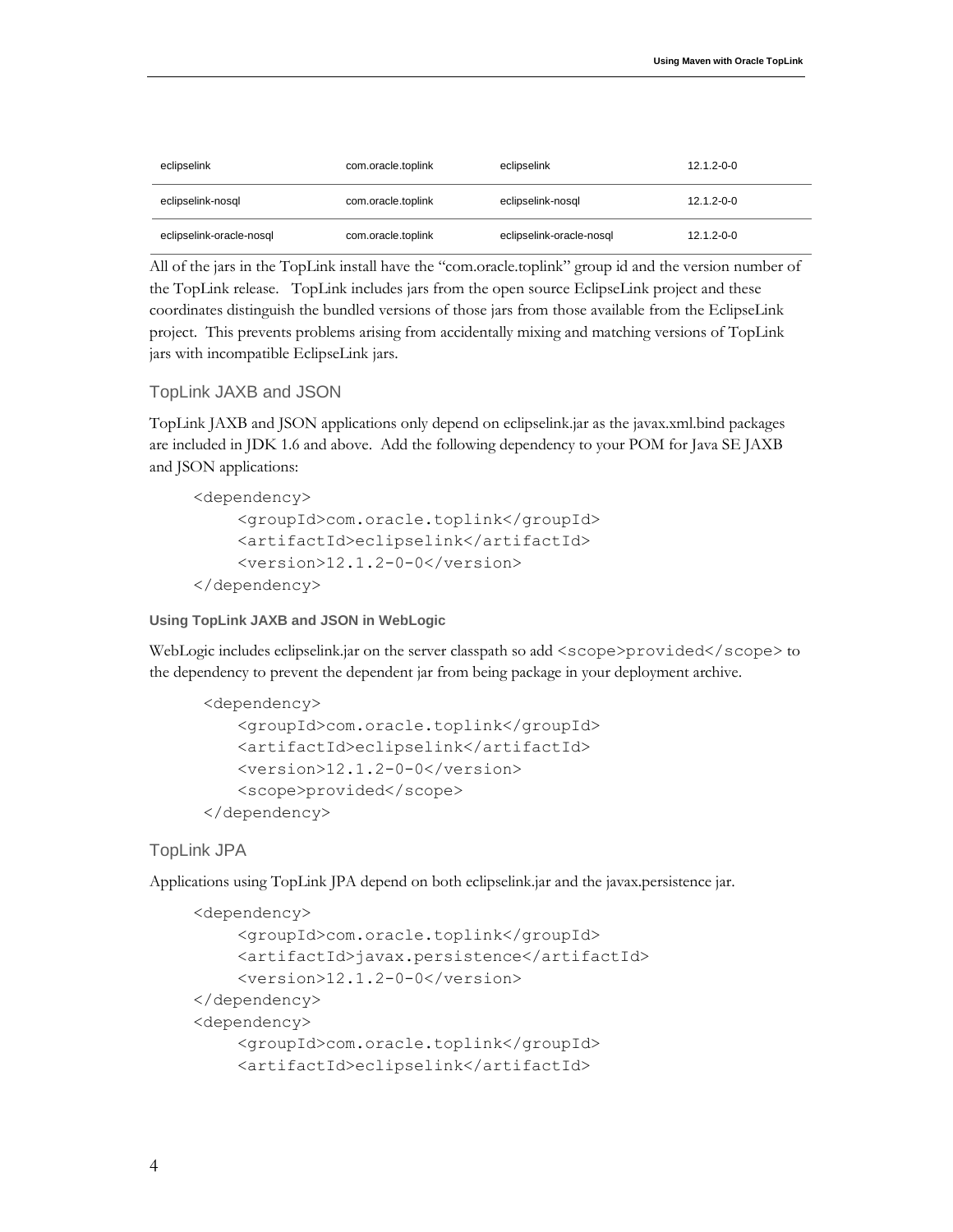<version>12.1.2-0-0</version> </dependency>

**Using TopLink JPA in WebLogic** 

WebLogic includes eclipselink.jar and the javax.persistence jar on the server classpath so add <scope>provided</scope> to these dependencies to prevent the dependent jars from being package in your deployment archive.

```
<dependency>
    <groupId>com.oracle.toplink</groupId>
    <artifactId>javax.persistence</artifactId>
    <version>12.1.2-0-0</version>
    <scope>provided</scope>
</dependency>
<dependency>
    <groupId>com.oracle.toplink</groupId>
    <artifactId>eclipselink</artifactId>
    <version>12.1.2-0-0</version>
    <scope>provided</scope>
</dependency>
```
## <span id="page-6-0"></span>TopLink Data Services

In addition to depending on the two jars required for TopLink JPA, web applications using TopLink Data Services must also add a dependency the toplink-dataservices-web jars.

**Using TopLink Data Services in WebLogic**

The three dependencies are illustrated below. Note that the scope of javax.persistence and eclipselink.jar is set to provided because WebLogic includes these jars on the server classpath and need not be included in applications. The toplink-dataservices-web jar does need to be packaged in WEB-INF/lib so its scope is not set to provided.

```
<dependency>
    <groupId>com.oracle.toplink</groupId>
    <artifactId>javax.persistence</artifactId>
    <version>12.1.2-0-0</version>
    <scope>provided</scope>
</dependency>
<dependency>
    <groupId>com.oracle.toplink</groupId>
    <artifactId>eclipselink</artifactId>
    <version>12.1.2-0-0</version>
    <scope>provided</scope>
</dependency>
```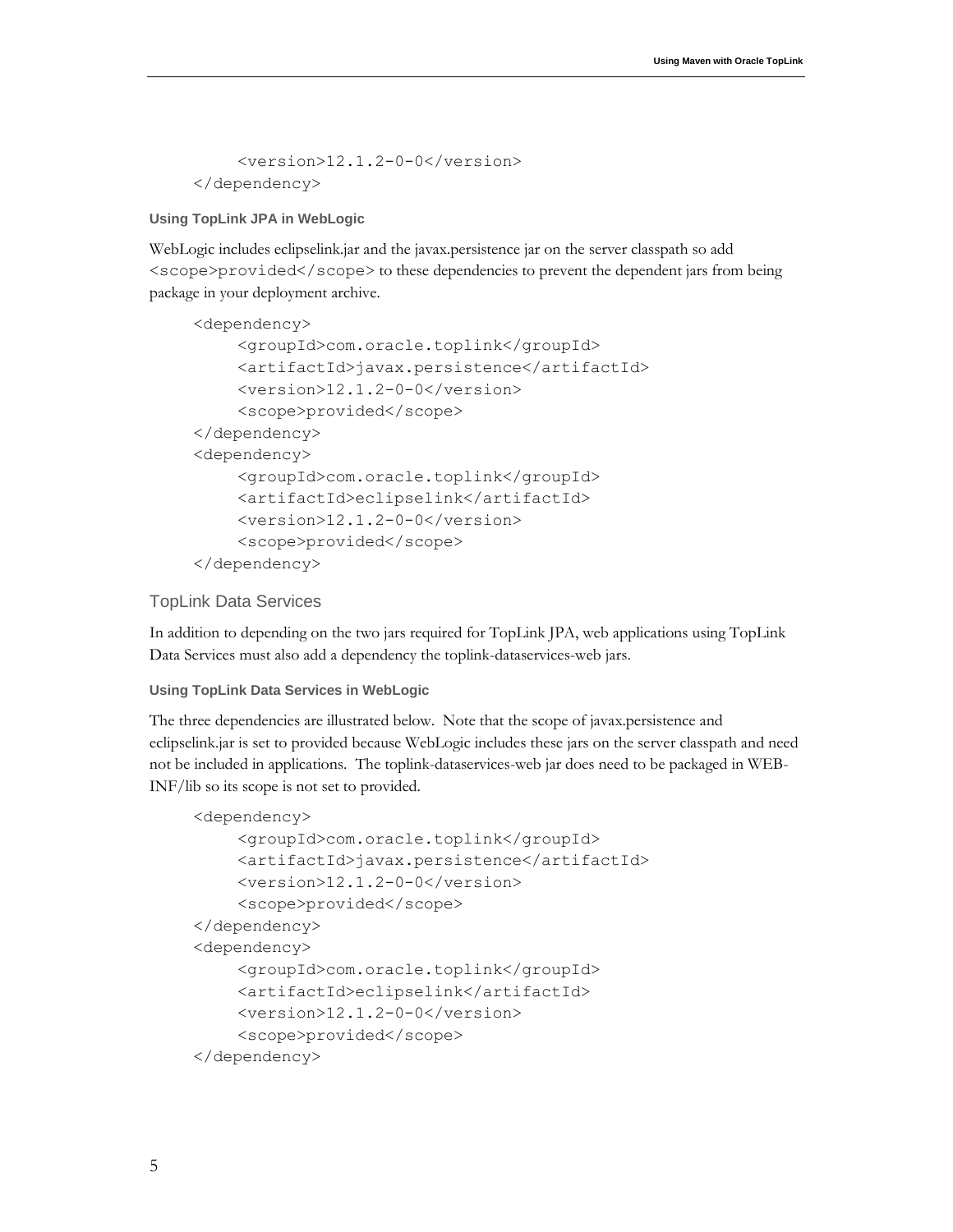```
<dependency>
    <groupId>com.oracle.toplink</groupId>
    <artifactId>toplink-dataservices-web</artifactId>
    <version>12.1.2-0-0</version>
</dependency>
```
## <span id="page-7-0"></span>TopLink and Coherence

Oracle TopLink and Oracle Coherence are integrated through TopLink's "[TopLink Grid](http://www.oracle.com/technetwork/middleware/toplink/tl-grid-097210.html)"<sup>7</sup> feature. TopLink Grid provides Coherence with optimized JPA CacheStore and CacheLoader implementations and enables TopLink JPA applications to leverage Coherence as both a scalable external entity cache and, in some configurations, as highly performant parallel query processor. See the Coherence Integration Guide for details.

Coherence provides Maven support similar to that provided by TopLink and also leverages the same oracle-maven-sync plugin to populate your Maven repository. Since the Coherence installer includes TopLink and installs both into the same ORACLE\_HOME directory you can populate your repository with the jars and POMs of both products using the TopLink Install Utility. Follow the same installation instructions as for TopLink (above) but provide the Coherence install directory as the value of {ORACLE\_HOME} when running the install script.

Regardless of whether you are developing a Coherence application using a JPA CacheStore or a JPA application with Coherence caching, your POM should include the following dependencies:

```
<dependency>
    <groupId>com.oracle.toplink</groupId>
    <artifactId>javax.persistence</artifactId>
    <version>12.1.2-0-0</version>
</dependency>
<dependency>
    <groupId>com.oracle.toplink</groupId>
    <artifactId>eclipselink</artifactId>
    <version>12.1.2-0-0</version>
</dependency>
<dependency>
    <groupId>com.oracle.toplink</groupId>
    <artifactId>toplink-grid</artifactId>
    <version>12.1.2-0-0</version>
</dependency>
```
<sup>7</sup> http://www.oracle.com/technetwork/middleware/toplink/tl-grid-097210.html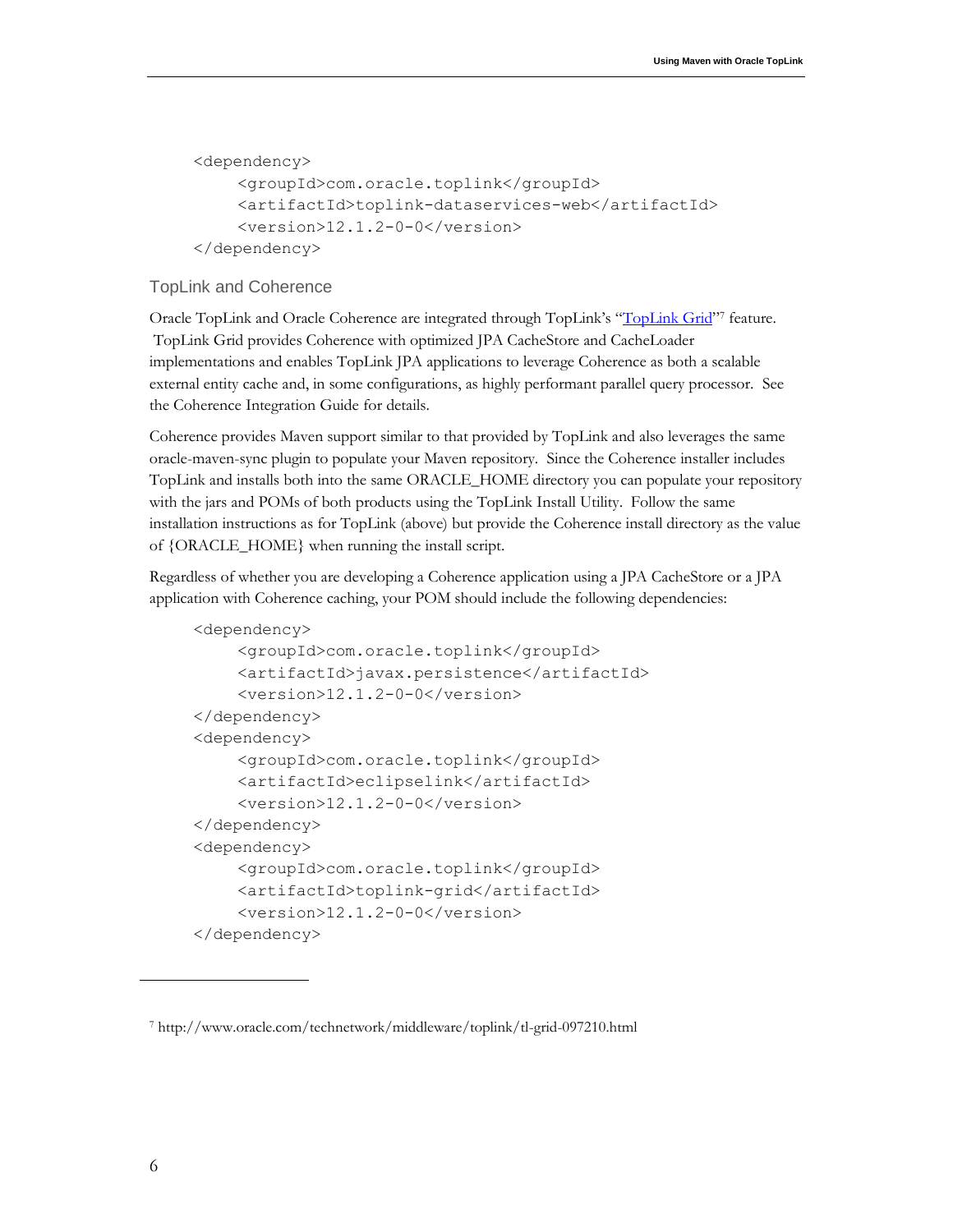```
<dependency>
    <groupId>com.oracle.coherence</groupId>
    <artifactId>coherence</artifactId>
    <version>12.1.2-0-0</version>
</dependency>
```
#### **Using TopLink and Coherence in WebLogic**

WebLogic includes all the jars required for using TopLink with Coherence on the server classpath so add <scope>provided</scope> to all these dependencies to prevent the dependent jars from being package in your deployment archive.

```
<dependency>
    <groupId>com.oracle.toplink</groupId>
    <artifactId>javax.persistence</artifactId>
    <version>12.1.2-0-0</version>
    <scope>provided</scope>
</dependency>
<dependency>
    <groupId>com.oracle.toplink</groupId>
    <artifactId>eclipselink</artifactId>
    <version>12.1.2-0-0</version>
    <scope>provided</scope>
</dependency>
<dependency>
    <groupId>com.oracle.toplink</groupId>
    <artifactId>toplink-grid</artifactId>
    <version>12.1.2-0-0</version>
    <scope>provided</scope>
</dependency>
<dependency>
    <groupId>com.oracle.coherence</groupId>
    <artifactId>coherence</artifactId>
    <version>12.1.2-0-0</version>
    <scope>provided</scope>
</dependency>
```